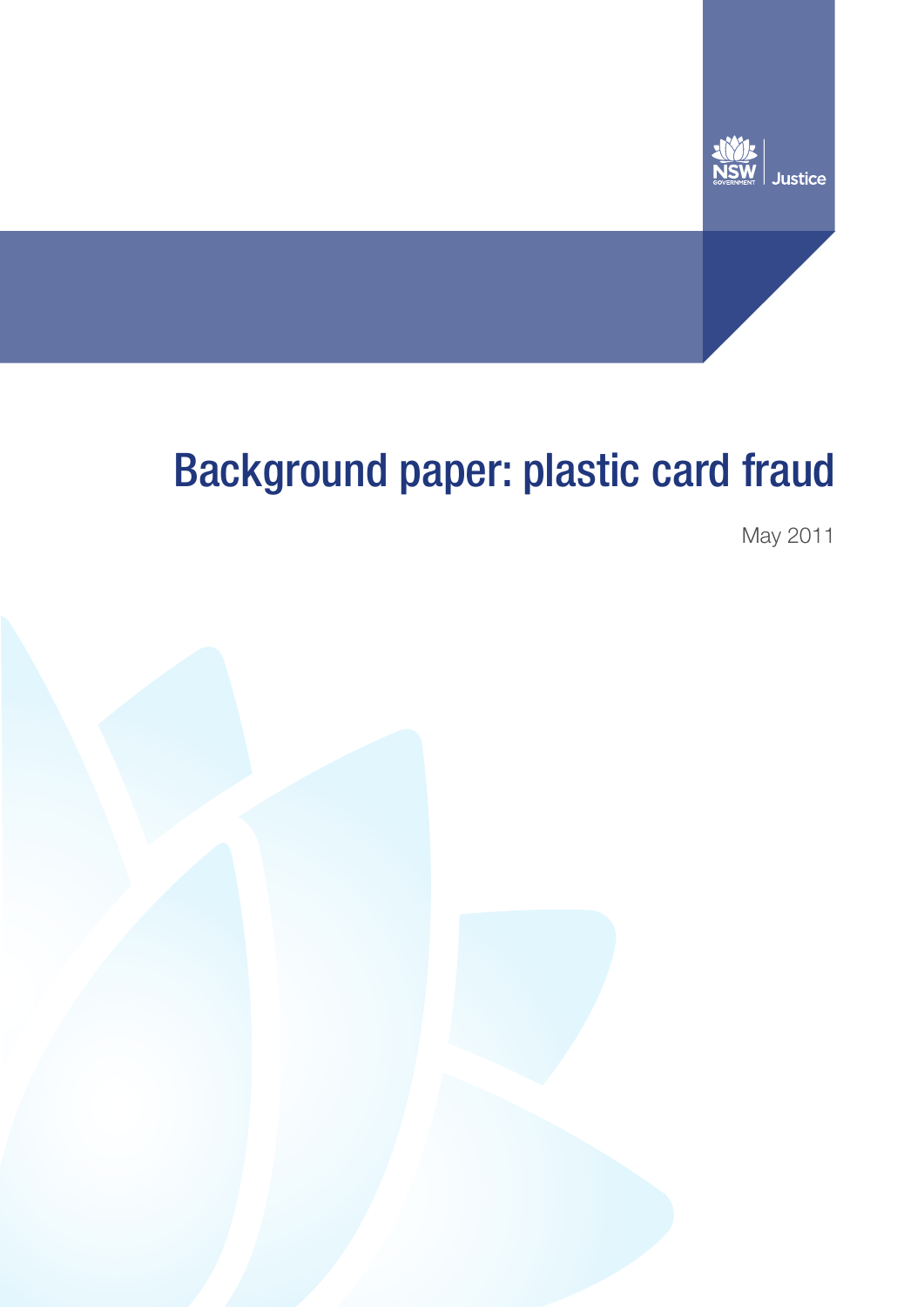# **Table of contents**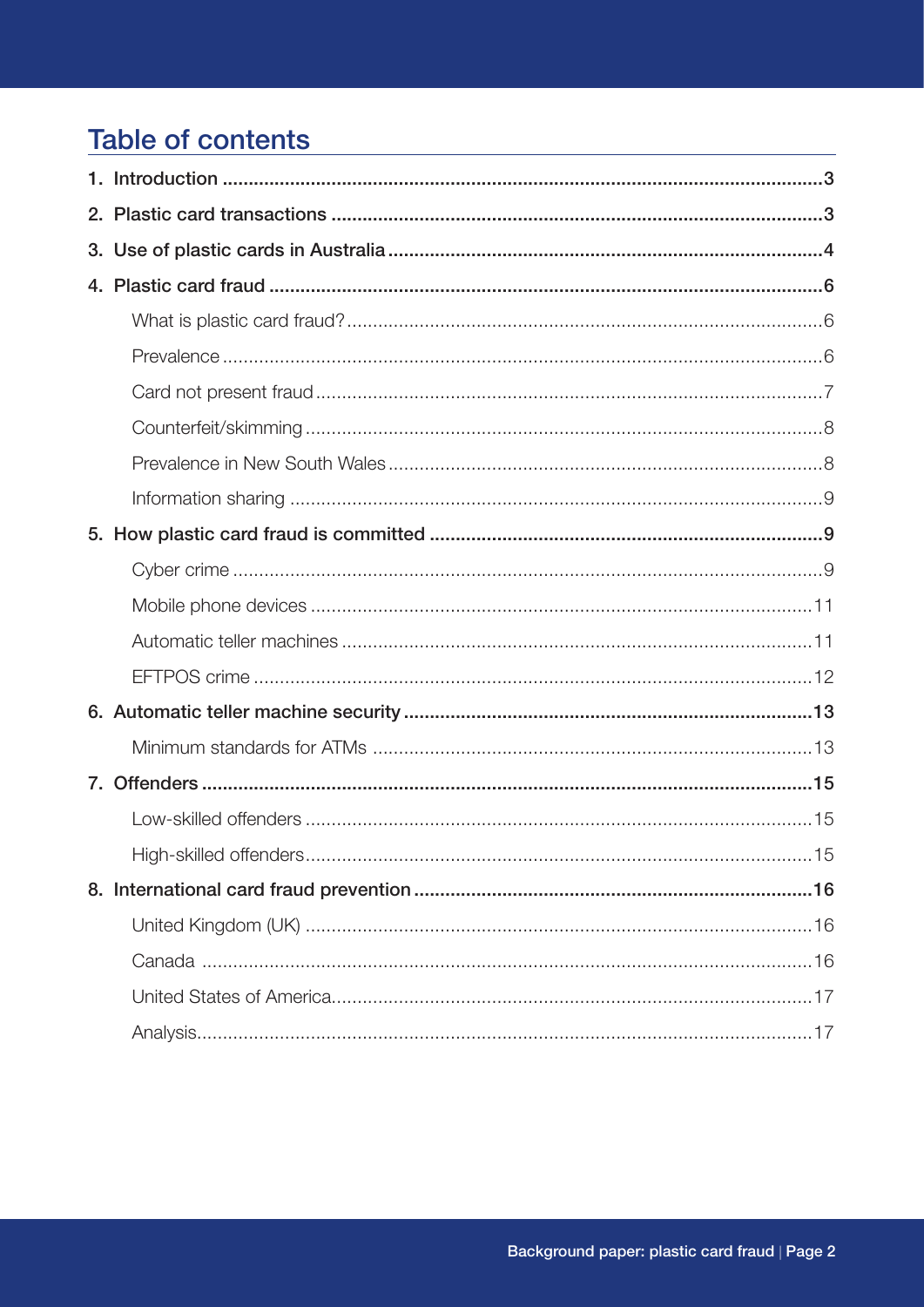# 1. Introduction

Plastic payment cards provide a convenient and generally secure medium with which people conduct a wide variety of transactions. Their convenience, in conjunction with mass advertising, has seen a steady growth in both the volume and value of plastic card transactions over the past decade. However, with new commercial opportunities comes new crime opportunities, and there appears to be a continual struggle between the financial industry, law enforcement and the offenders as technological advancements in security in the plastic card industry, are met with more innovative and adaptive advances to plastic card crime.

Previously Australia was thought to be 'lucky' due to its geographical distance from other countries that experienced higher fraud incidents. However, international travel and the advancement in technology have meant that Australia has become a prime target for fraud offenders, as evidenced by the rise in plastic card fraud.

The financial industry and law enforcement is currently invested in strategies to reduce card fraud and identify and prosecute offenders. However, these strategies need to be continually evaluated for their effectiveness in the current situation and there may be an opportunity to build on them. Fraud trends in Australia tend to mirror those overseas. Therefore, prevention strategies should consist of lessons learnt from other countries, and include a clear investment in a long-term fraud prevention strategy that seeks the cooperation between the public and private industry.

# 2. Plastic card transactions

Plastic cards such as ATM cards, debit and credit cards are by far the most common non-cash payment method used by Australian consumers today. These cards are used for in-store purchases (where the store has an EFTPOS<sup>1</sup> terminal), to withdraw cash from an automatic teller machine (ATM), or in the case of debit and credit cards, to make purchases over the phone or Internet.<sup>2</sup>

In the context of plastic card transactions, Australia has three main payment systems:

- ATM card a card that allows the consumer to make purchases from a savings or transaction account using their own funds. An ATM card requires a personal identification number (PIN) when making purchases or withdrawing funds.
- Debit card a card that allows a consumer to make purchases from a savings or transaction account both in Australia and overseas. A debit card requires the consumer to enter a PIN, provide a signature or quote the card details.
- Credit card a card that allows the consumer to establish a line of credit with the card issuer for purchases both in Australia and overseas. Similar to a debit card, these cards require the consumer to enter a PIN, provide a signature or quote the card details. There are also credit charge cards such as American Express and Diners Club.

<sup>1</sup> Electronic Funds Transfer at Point of Sale.

<sup>2</sup> APCA Annual Review 2010.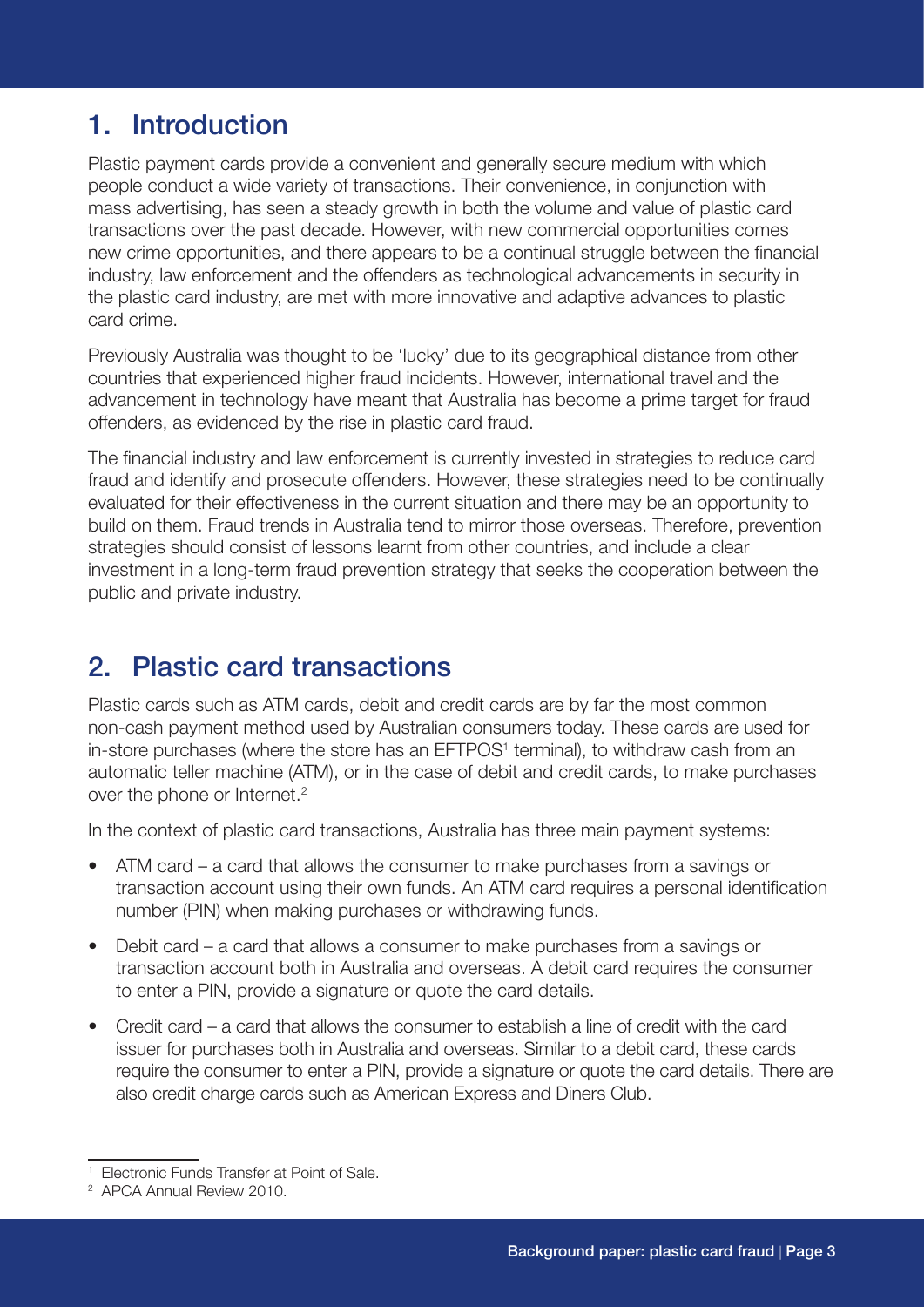In recent years, Australia has seen advancements in technology in the banking industry that allow for faster, more convenient and more secure payment systems, such as the Europay, MasterCard and Visa (EMV) computer chip identification system. This system in particular comes in two distinct types *contact*, which require physical contact with the reader; and, *contactless*, which uses radio frequency (RF) technology.3

- Contact computer chip identification commonly refers to Chip and PIN technology. In 2009, companies such as Visa and Mastercard commenced rolling out in Australia credit and debit cards (scheme cards) that feature an embedded microchip. The chip and pin technology allows the card to be inserted into the ATM in lieu of swiping the magnetic stripe, and payment is completed upon entering the PIN.
- Contactless payment refers to recent initiatives such as Visa Paywave and Mastercard Paypass. Scheme cards, key fobs and mobile phone devices embedded with the technology are held over a card reader within close range, to make a purchase of up to \$100 without the need to provide a signature or enter a PIN.

Newer payment systems such as chip and pin have assisted in improving customer efficiency and reducing some types of card fraud such as skimming (discussed in Section 3), however, it is important to also consider what further opportunities are created by the technology for fraud offenders, who are constantly seeking better ways to exploit weaknesses in the system. For example, whereas previously financial institutions were more likely to be targeted given they held large amounts of cash, criminals may now be more likely to focus their attention on the individuals carrying these cards and other devices, as another avenue to obtaining card details, effectively shifting the risk from the bank to the consumer.

A further example is the uptake of contactless payment using mobile phones. Also referred to as 'mobile wallets' and 'e-purse systems' this payment system may also provide opportunities for fraud (discussed in Section 4).

The emerging technology in payment systems highlights the need for key stakeholders to invest locally in a long-term fraud prevention strategy. Furthermore, existing fraud prevention measures should be continuously evaluated to ensure their relevance to the current climate and to close any gaps that can provide criminal opportunity.

# 3. Use of plastic cards in Australia

The growth in plastic card transactions has steadily increased over the past decade. From the period 2000 to 2010, the number of monthly ATM withdrawals rose from 41.5 million to 68.4 million with the value of these transactions in 2010 estimated to be \$12 billion dollars.

However, the biggest increases were in EFTPOS and credit card transactions. Over the past decade, the number of EFTPOS transactions per month more than tripled by the year 2010, with an average increase of 25 per cent per year (Table 1). Also, as shown in Table 2, the number of credit card transactions has more than doubled with the value of these transactions estimated to be at \$19.6 billion per month in 2010.

<sup>3</sup> Hutchings, A. (2010). *Review of Computer Chip Identification Systems*, ARC Centre of Excellence in Policing and Security, Briefing Paper Sept 2010, Issue 1.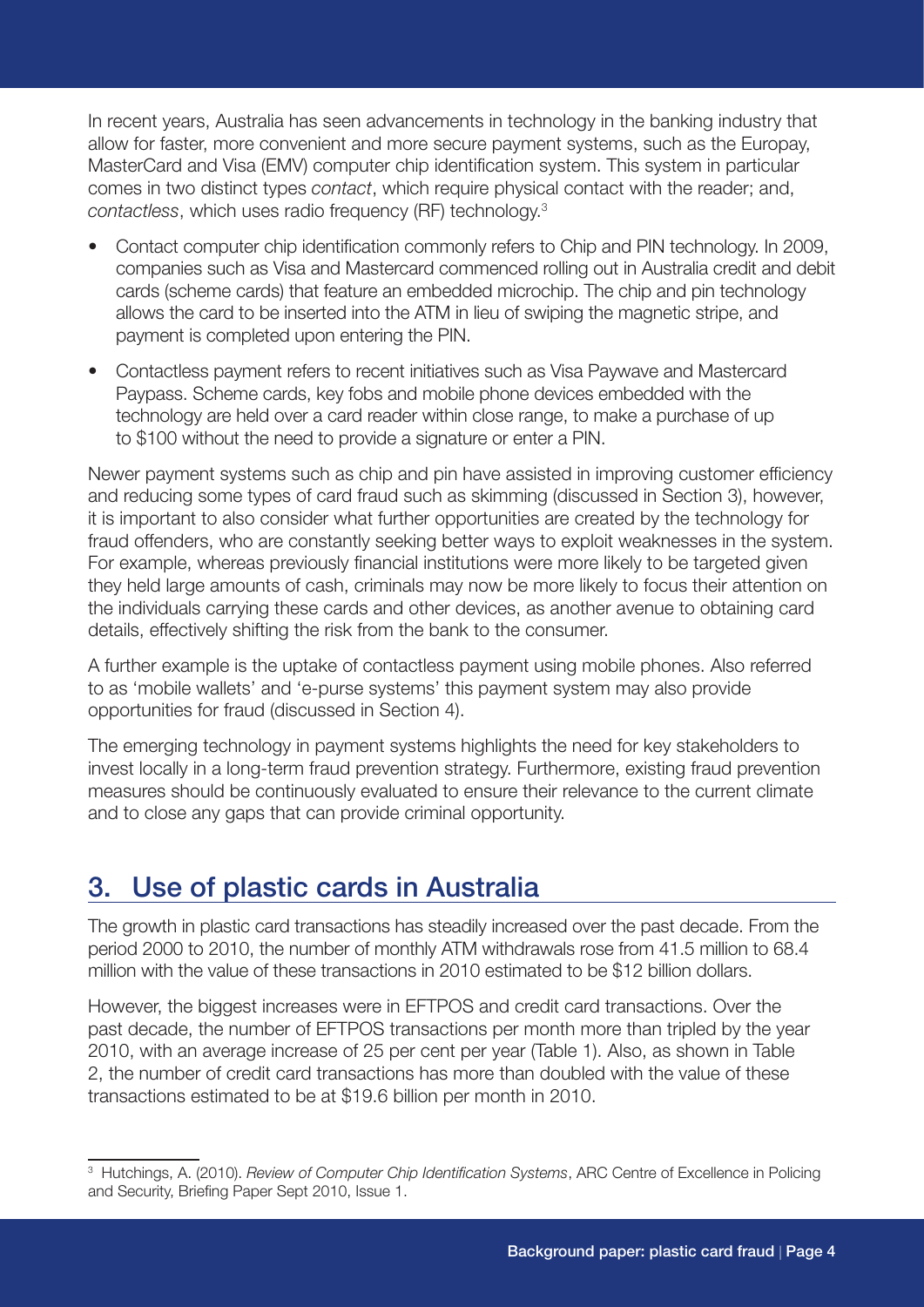#### Table 1 Card transactions (monthly)

|      | <b>ATM withdrawals</b><br>transactions per month | <b>EFTPOS</b><br>transactions per month | <b>Credit cards</b><br>transactions per month |
|------|--------------------------------------------------|-----------------------------------------|-----------------------------------------------|
| 2010 | 68.4 million                                     | 183.8 million                           | 131.0 million                                 |
| 2009 | 70.8 million                                     | 165.0 million                           | 118.8 million                                 |
| 2008 | 72.9 million                                     | 144.6 million                           | 119.0 million                                 |
| 2007 | 72.0 million                                     | 121.9 million                           | 118.3 million                                 |
| 2006 | 68.3 million                                     | 108.5 million                           | 115.7 million                                 |
| 2005 | 64.3 million                                     | 98.1 million                            | 102.9 million                                 |
| 2004 | 61.6 million                                     | 87.4 million                            | 93.6 million                                  |
| 2003 | 59.8 million                                     | 81.0 million                            | 85.5 million                                  |
| 2002 | 57.3 million                                     | 75.6 million                            | 83.7 million                                  |
| 2001 | 45.3 million                                     | 53.2 million                            | 67.8 million                                  |
| 2000 | 41.5 million                                     | 48.5 million                            | 61.9 million                                  |

#### Table 2 Card transactions – value (monthly)

|      | <b>ATM withdrawals</b><br>value of transactions -<br>dollars per month | <b>EFTPOS</b><br>value of transactions -<br>dollars per month | <b>Credit cards</b><br>value of transactions -<br>dollars per month |
|------|------------------------------------------------------------------------|---------------------------------------------------------------|---------------------------------------------------------------------|
| 2010 | 12.0 billion                                                           | 12.0 billion                                                  | 19.6 billion                                                        |
| 2009 | 12.4 billion                                                           | 11.3 billion                                                  | 17.8 billion                                                        |
| 2008 | 12.5 billion                                                           | 9.8 billion                                                   | 18.3 billion                                                        |
| 2007 | 12.2 billion                                                           | 8.2 billion                                                   | 17.4 billion                                                        |
| 2006 | 11.5 billion                                                           | 7.4 billion                                                   | 16.5 billion                                                        |
| 2005 | 10.6 billion                                                           | 6.6 billion                                                   | 14.2 billion                                                        |
| 2004 | 10.2 billon                                                            | 5.8 billion                                                   | 12.8 billion                                                        |
| 2003 | 10.0 billion                                                           | 5.4 billion                                                   | 11.4 billion                                                        |
| 2002 | 9.8 billion                                                            | 4.9 billion                                                   | 10.9 billion                                                        |
| 2001 | 8.0 billion                                                            | 3.2 billion                                                   | 8.0 billion                                                         |
| 2000 | 6.9 billion                                                            | 2.9 billion                                                   | 7.0 billion                                                         |

#### Source: APCA.

The information in the tables highlight the strong growth in both the volume of card usage and the values of card transactions. As we continue to move towards a cashless society it is important to examine the use of non-cash payments systems such as plastic cards with a view to understanding it in the context of fraud. The following section provides an overview of plastic card fraud in Australia with an emphasis on the two most prevalent types of fraud; card-not-present and counterfeit fraud.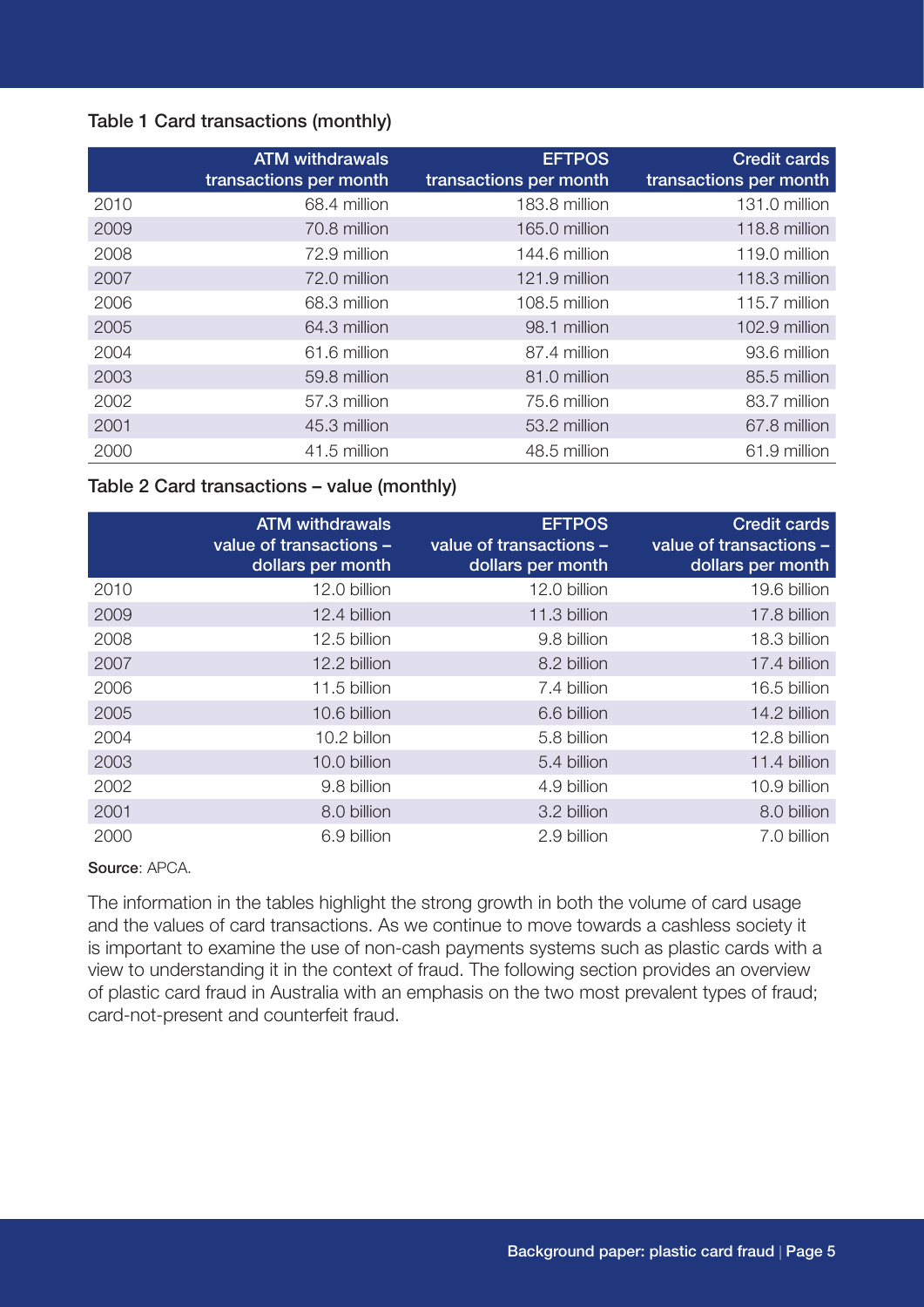# 4. Plastic card fraud

#### What is plastic card fraud?

Plastic card fraud is defined as using plastic payment cards, such as ATM, debit, credit or store cards to take money without permission or prior knowledge from a bank, building society or credit card account (or to charge money to credit/debit cards).<sup>4</sup>

In the context of the above definition, plastic card fraud commonly occurs through the illicit acquisition and/or use of card information and the personal identification number (PIN).

### **Prevalence**

Data on the prevalence and nature of plastic card fraud in Australia is not readily available and understandably so. Plastic card fraud data is likely to contain sensitive information that can be misused by offenders, who may learn new techniques to exploit the system, or create unnecessary public fear and deter legitimate activity.

Financial institutions do not generally report the annual number of incidents of bank transaction card fraud or the total amount of money defrauded. The financial institutions have passed this responsibility by collectively setting up an organisation called the Australian Payments Clearing Association (APCA) that is owned by member financial institutions. To its credit, APCA reports national credit card fraud, debit card fraud and cheque fraud figures, providing aggregate data for each year.

At present, data obtained by APCA is likely to be the best estimate of the prevalence of plastic card fraud in Australia. Currently APCA represents the four big banks in Australia, including the Australia and New Zealand Banking Group Limited (ANZ), Commonwealth Bank, National Australia Bank Limited and Westpac Banking Corporation.<sup>5</sup> Research bodies such as the Australian Institute of Criminology when reporting on prevalence use figures from APCA.<sup>6</sup>

APCA categorises plastic card fraud into six types. These include, lost/stolen card, card never received, fraudulent application, counterfeit/skimming, card not present (CNP) and other (where the fraud cannot be categorised under any of the other fraud categories).

The graph below provides a summary of the type of plastic card fraud reported by APCA in 2009. Card not present where the account information is used without the physical card being involved or the authority of the cardholder, accounted for just over 50 per cent of all reported fraud. Counterfeit/skimming incidents were the second largest category accounting for 32 per cent of all fraud.

<sup>4</sup> Moon, D., Flatley, J., Hoare, J., Green, B. & Murphy, R. (2010). *Acquisitive crime and plastic card fraud: Findings from the 2008/09 British Crime Survey*, Home Office Statistical Bulletin.

 $5$  List of all the major Australian financial organizations that are members of APCA can be found at http://www.apca.com.au/Public/apca01\_live.nsf/WebPageDisplay/MemberList\_OwnerMembers 6 Smith, R. (2010) *Risks and responses to fraud in Australia*, Australian Institute of Criminology. http://www.aic. gov.au/about\_aic/research\_programs/staff/~/media/conferences/other/smith\_russell/2010-11-risks.pdf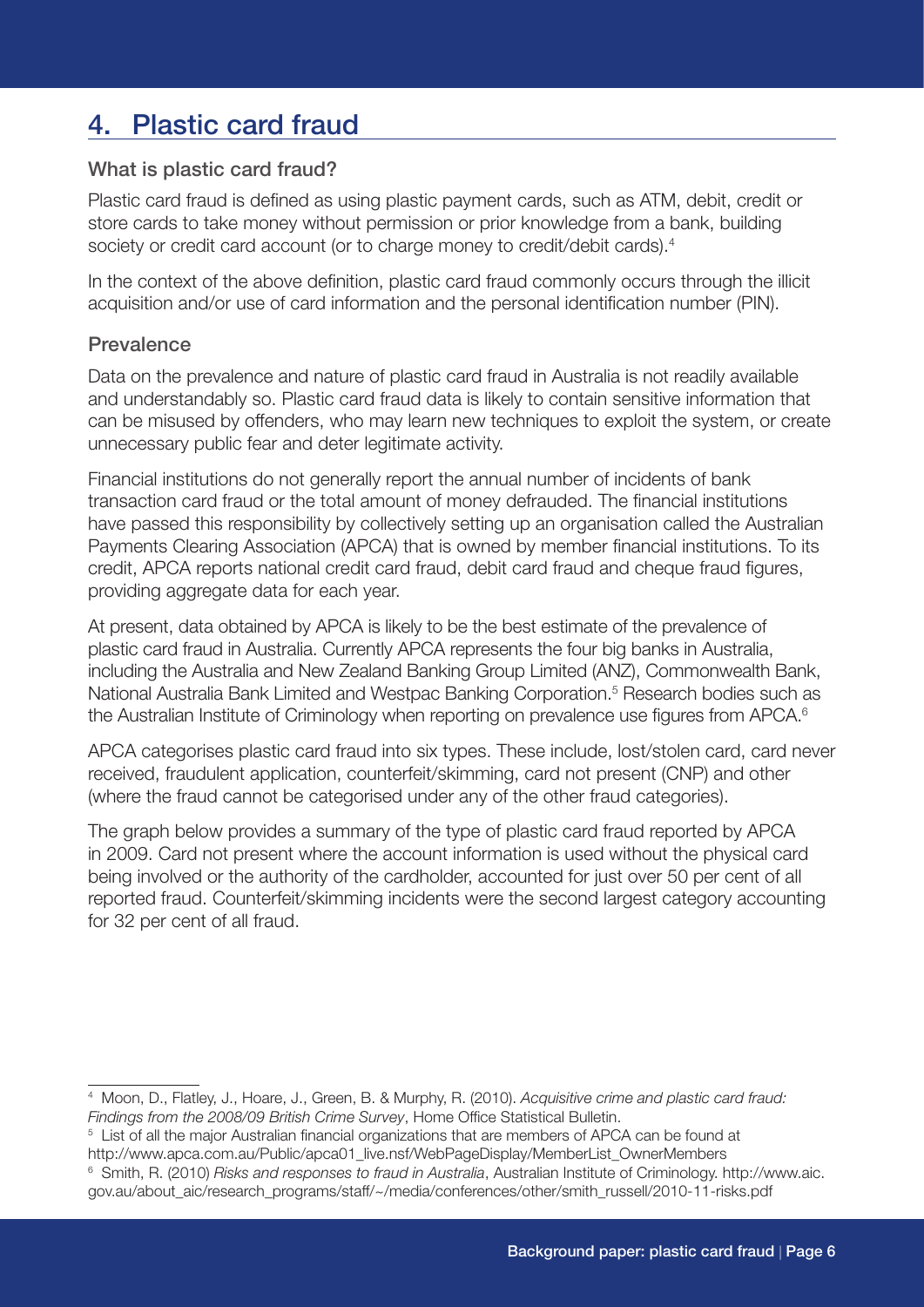



Source: AIC

#### Card not present fraud

Card not present (CNP) most commonly involves the theft of genuine card details that are then used to make purchases over the Internet, by phone or mail order. The genuine cardholder may not be aware of this fraud until they check their statement.<sup>7</sup> This category also includes fraud where a card should normally be present (e.g. in a retail transaction) but a merchant has chosen to accept the transaction based on a card number only and it turns out to be a fraudulent transaction.<sup>8</sup> Methods used to obtain card details typically include data hacking or through unsolicited emails or telephone calls.

As shown in Table 3, APCA reported an increase in card-not-present fraudulent transactions between 2007 and 2010. Between 2009 and 2010, APCA estimated that over \$100 million had been defrauded through card-not-present transactions perpetrated in Australia and overseas on Australian-issued cards. Also noteworthy is that the number of fraudulent transactions has increased by almost 100 per cent from 2007/2008 to 2009/2010 and that the majority of fraud is occurring overseas on Australian-issued cards.

Table 3 Card not present fraudulent transactions perpetrated in Australia or overseas on Australian-issued cards

| <b>Category</b> | 2007-2008 |              | 2008-2009 |              | 2009-2010 |               |
|-----------------|-----------|--------------|-----------|--------------|-----------|---------------|
|                 | <b>No</b> | AS           | No        | A\$          | No        | A\$           |
| In Australia    | 80,643    | 26,732,131   | 97,813    | 29,487,263   | 145.045   | 36,764,843    |
| Overseas        | 175,548   | 46,027,508   | 235,841   | 52,867,452   | 362,146   | 65,818,873    |
| Total           | 256,191   | \$72,759,639 | 333,654   | \$82,354,715 | 507,191   | \$102,583,716 |

Source: APCA

<sup>7</sup> Financial Fraud Action UK, 2010, *Fraud The Facts 2010, The Definitive Overview of Payment Industry Fraud and Measures to Prevent It*, Financial Fraud Action Group UK.

<sup>8</sup> APCA, 2010, *Payment Fraud Statistics Methodology Paper*, APCA.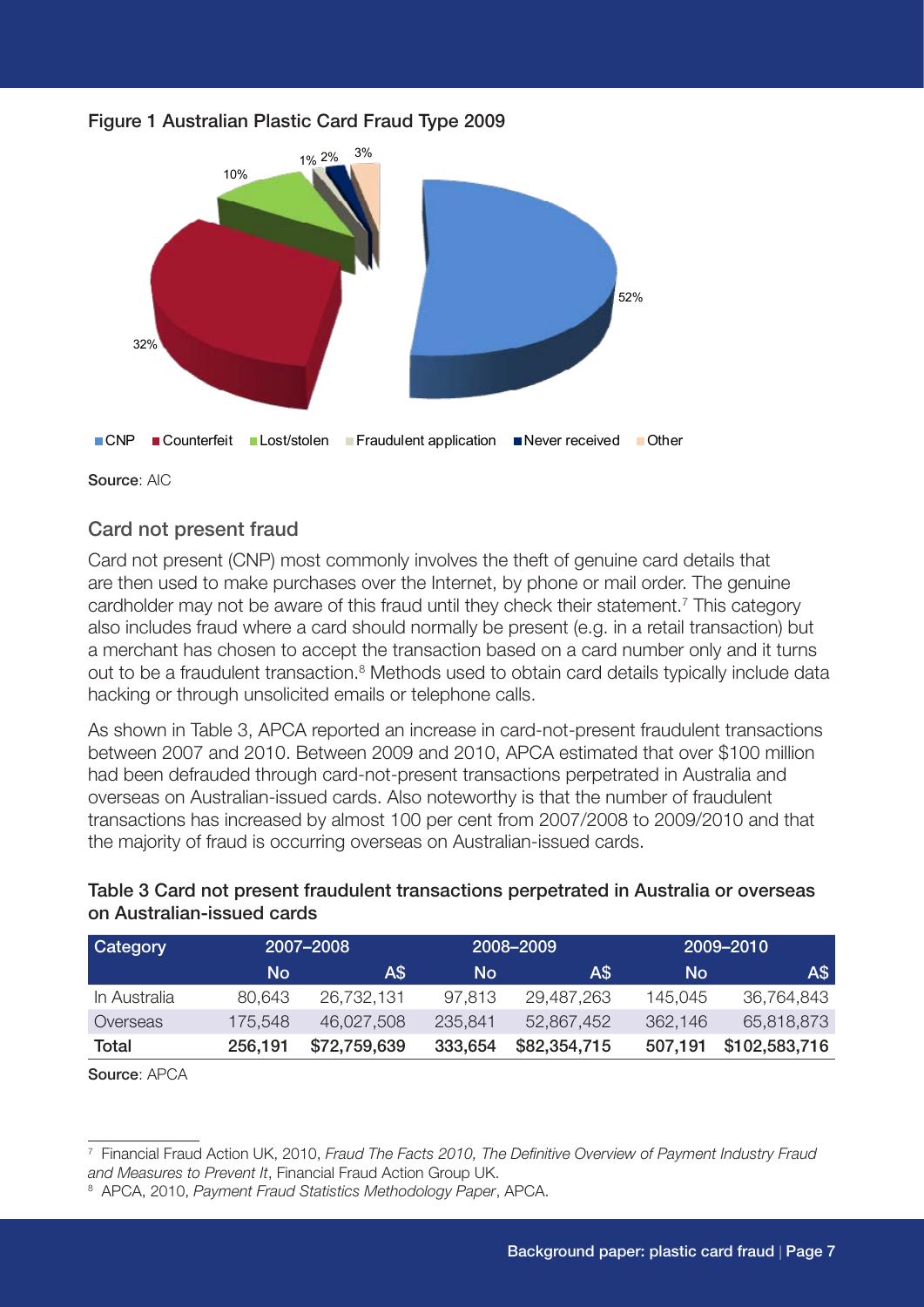### Counterfeit/skimming

Counterfeit card fraud is the use of altered or illegally reproduced cards including the replication/alteration of the magnetic stripe and changes to the details on the face of the card with intent to defraud. Most of this fraud involves a technique called skimming.

Skimming is a form of magnetic stripe counterfeiting in which criminals are able to copy magnetic stripe track information (including Card Verification Value – CVV) from a valid card. Information may then be encoded on a counterfeit or stolen card and used fraudulently.<sup>9</sup>

According to APCA, almost \$35 million was skimmed from Australian-issued credit, debit and charge cards both in Australia and overseas in the financial year from 1 July 2009 to 30 June 2010. This is a reduction from the previous financial year where an estimated \$45 million was skimmed between July 2008 to June 2009. The reduction is thought to be due to financial institutions responding to a series of skimming attacks on ATMs and EFTPOS terminals during 2009, as well as the progressive rollout of chip technology, which has seen a reduction in skimming fraud on Australian-issued credit cards.<sup>10</sup>

#### Table 4 Counterfeit/skimming transactions perpetrated in Australia or overseas on Australian-issued cards

| <b>Category</b> | 2007-2008 |            | 2008-2009 |            | 2009-2010 |            |
|-----------------|-----------|------------|-----------|------------|-----------|------------|
|                 | -No-      | AS.        | No.       | AS.        | -No       | AS         |
| In Australia    | 32.572    | 18,786,287 | 33,305    | 19,602,649 | 25,052    | 12,179,609 |
| Overseas        | 35.921    | 24,183,691 | 39,385    | 25,652,738 | 51,506    | 22,285,235 |
| Total           | 68.493    | 42.969.977 | 72,690    | 45,255,387 | 76,558    | 34,464,844 |

Source: APCA

### Prevalence in New South Wales

In April 2010, the Crime Prevention Division (CPD) of the Department of Attorney General and Justice (DAGJ) commissioned a victimisation survey to identify the extent of card fraud in NSW in the last two years. The survey collected data from a representative sample of 2000 people, thus the results could be generalised to the entire NSW population.

The survey collected data on four types of card fraud; robbery at an ATM, card skimming, card-not-present fraud and theft of a card. Overall  $9.2$  per cent (n = 182) of the sample reported having been a victim of one or more of the offences in the past two years. The most common offences reported were card-not-present fraud followed by card skimming. This data is consistent with APCA's fraud data regarding the most prevalent types of fraud in Australia as mentioned above.

Noteworthy in relation to card skimming was that more residents reported being a victim in the past two years than in the years prior, suggesting that this crime may be increasing. Furthermore, 25 per cent of respondents who had their card skimmed, reported it as having occurred at an EFTPOS device. This data contributes to the body of research that EFTPOS skimming is an emerging problem.

<sup>9</sup> APCA, 2010, Payment Fraud Statistics Methodology Paper, APCA.

<sup>10</sup> APCA Annual Review 2010.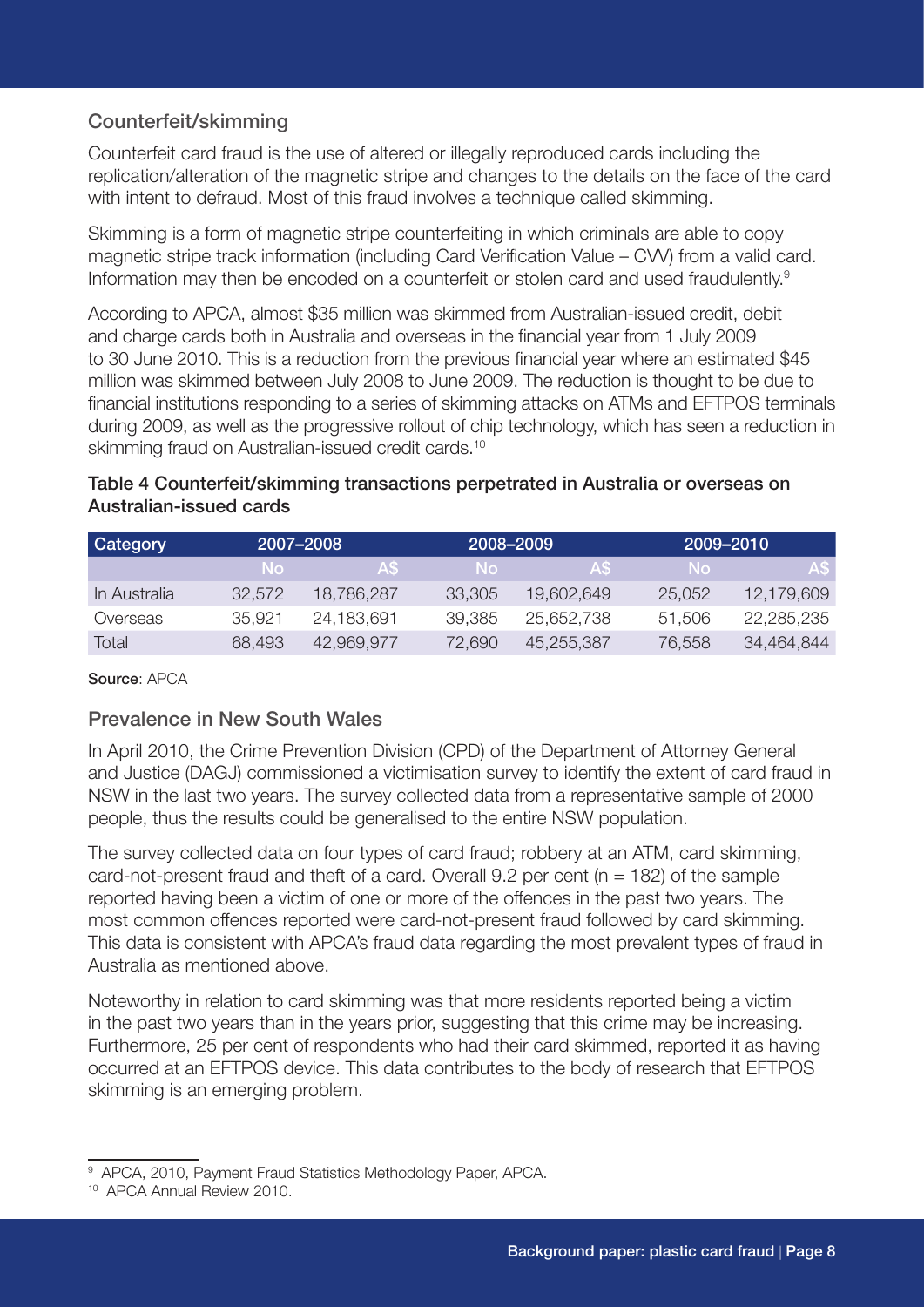While there were few significant differences between gender, those aged 25-54 were significantly more likely than younger or older respondents to have experienced one or more of the offences. Few respondents reported the offence to Police.

### Information sharing

At present, there appears to be some sharing of information between financial institutions and law enforcement (more than 657,000 cases of card fraud were reported in Australia in 2009).11 However, the situation is complicated as in the event of a fraud, customers are encouraged to report the matter to their bank, reducing the possibility that the matter would be reported to Police.

APCA advises their fraud data is representative of the entire market. However, membership is voluntary, therefore it is not known whether all financial institutions are members of APCA, and further how the non-member financial institutions (if any) report on the problem of fraud.

To understand the full extent of the problem, their needs to be a clear investment in an information sharing and reporting service between key stakeholders as seen in countries such as the UK. Such a system would provide the banking industry, law enforcement and other key stakeholders with cases and trends of card fraud to assist in coordinating resources as part of a long-term fraud prevention strategy. The Commonwealth Attorney General's Department is currently leading the development of such a system.

Furthermore, an information-sharing system would also keep consumers, as potential victims, aware of recent issues in payment fraud and the available prevention measures. A survey of 2,000 residents in NSW conducted on behalf of CPD, found that while two in three respondents were aware that many cards now have a computer chip, only 20 per cent were aware that the chips are designed to improve card security. This highlights the need for more education regarding the option for consumers to upgrade their card to chip, and commence using a PIN in lieu of a signature.

# 5. How plastic card fraud is committed

The emerging technology in payment card systems means offenders are constantly seeking innovative ways to commit card fraud. Typically card and PIN details are obtained either through cyber crime, ATM machines and more recently, EFTPOS terminals and mobile phone devices. Below is a list of some of the techniques employed by card fraud offenders.

### Cyber crime

In 2009, Internet fraud accounted for 58 per cent of card-not-present losses in the UK, up from 55 per cent in 2008.12 The data for Australia is not readily available, however, card usage over the Internet has also increased rapidly in Australia and therefore we can expect the results to be the same as in the UK. The two main methods for obtaining card details by cyber criminals are malware (malicious software) attacks and phishing.

<sup>11</sup> Australian Crime Commission (2011) *Organised Crime in Australia*, Australian Crime Commission.

<sup>12</sup> Financial Fraud Action group UK, 2010, *Fraud the Facts 2010, The Definitive Overview of Payment industry Fraud and Measures to Prevent it*, Financial Fraud Action Group UK.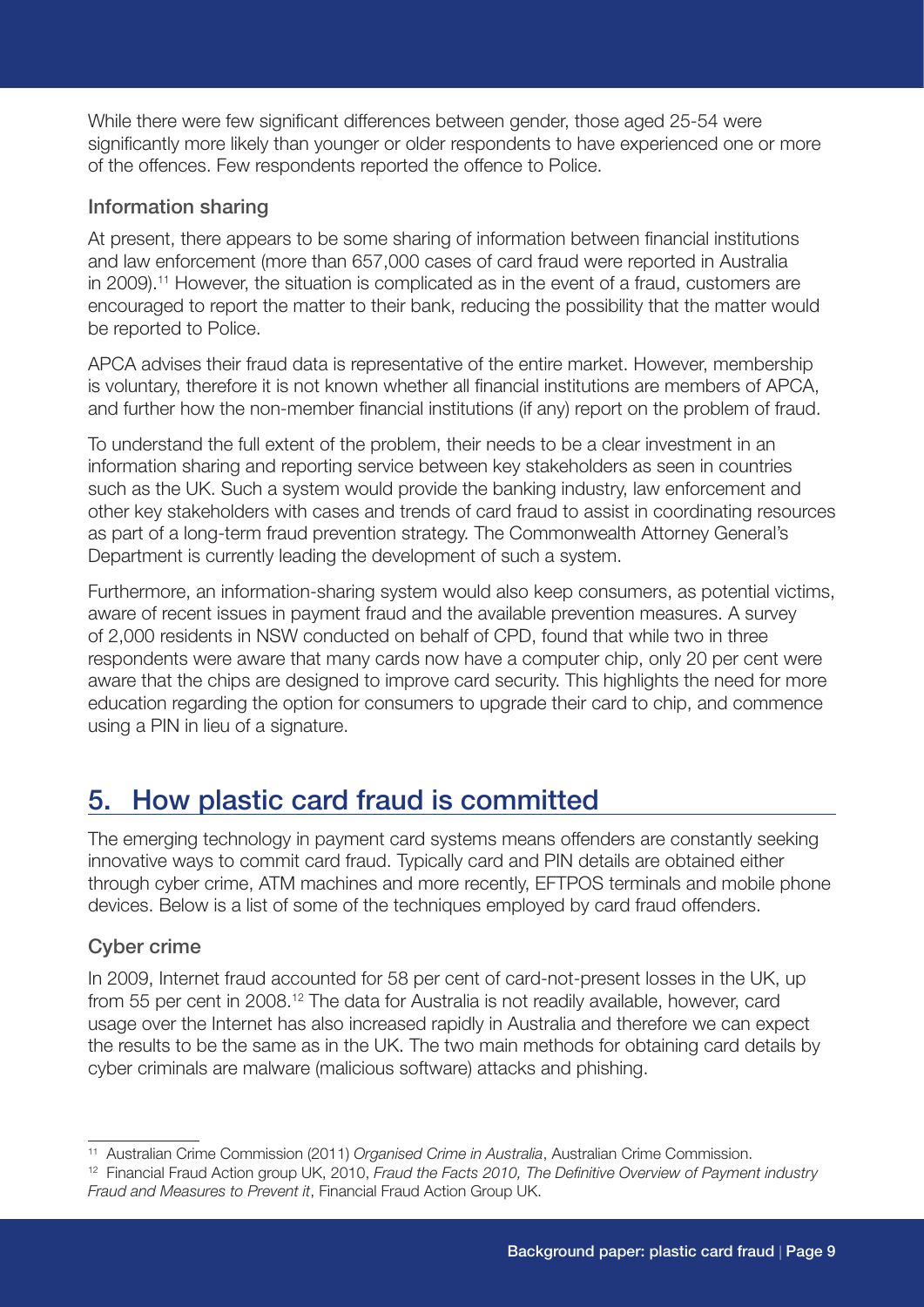- Malware (including keyloggers and spyware) has consistently been ranked as one of the key cyber threats to the financial industry.<sup>13</sup> Spyware is installed on a victims computer and with the use of a keylogger allows a criminal to not only spy on what websites are visited, but also record what keys are pressed such as online banking passwords. This data is then sent back through the Internet to the criminal. Spyware and keyloggers are most commonly installed by sending a link to the victim's computer in the form of a spam email. Spyware can also be installed when a victim visits a website or downloads music.<sup>14</sup> In response to this, a number of organisations such as Symantec conduct publicity campaigns to sell Internet security that reduces the likelihood of a computer being infected.
- Phishing refers to online scams that frequently use unsolicited messages purporting to originate from legitimate organisations, particularly financial services. Victims are deceived into disclosing their financial and/or personal identity information to commit or facilitate other crimes (e.g. fraud, identity theft and theft of sensitive information).<sup>15</sup> Statistics from the Anti-Phishing Working Group (APWG) (2009), Symantec (2010) and Microsoft (2010, 2009) indicated that the financial industry was the most targeted industry sector of phishing attacks in the 2009 calendar year.

The NSW Registry of Births, Deaths and Marriages of DAGJ launched an identity fraud campaign in 2010 to address the problem of phishing in relation to identity theft. The campaign aims to educate the public on keeping personal documents secure and to also be vigilant of email phishing, a common method used to capture information.

In addition, the Australian Federal Police (AFP) Joint Banking and Financial Sector Investigation team investigates cyber crime. The team was formed in 2004 and consists of bank staff seconded to the AFP to assist police investigations. The team is supported by the Australian Bankers Association, an organisation funded by member financial institutions that aims to ensure the banking industry views are put forward when Government determines policy or legislation.

Overall, the increasing transfer of everyday activities to the Internet such as banking and shopping has created further opportunities to commit fraud.<sup>16</sup> In addition, the influx of social networking sites such as Facebook and Twitter provide cyber criminals with access to a wealth of personal information. Results from the Consumer Fraud in Australasian survey undertaken by the Australian Institute of Criminology in 2008 and 2009 found that email was still the primary medium through which people receive scam invitations. The survey also found that there was a significant relationship between the ages of the victim and whether they were scammed, and further that raising awareness of scam types could be an effective way to reduce victimisation. Consideration should therefore be given to developing further consumer awareness campaigns that are targeted towards at-risk groups.

<sup>13</sup> Choo, K. (2011), *Cyber threat landscape faced by financial and insurance industry*, Trends and Issues Paper No 408, Australian Institute of Criminology, Canberra.

<sup>14</sup> Scamwatch Australia http://www.scamwatch.gov.au/content/index.phtml/itemId/694322

<sup>15</sup> Choo, K. (2011), *Cyber threat landscape faced by financial and insurance industry*, Trends and Issues Paper No 408, Australian Institute of Criminology, Canberra.

<sup>16</sup> Budd, C. & Anderson, J. (2011). Consumer Fraud in Australasia: Results of the Consumer Fraud Taskforce online Australia surveys 2008 and 2009, Australian Institute of Criminology, Technical and Background Paper 43.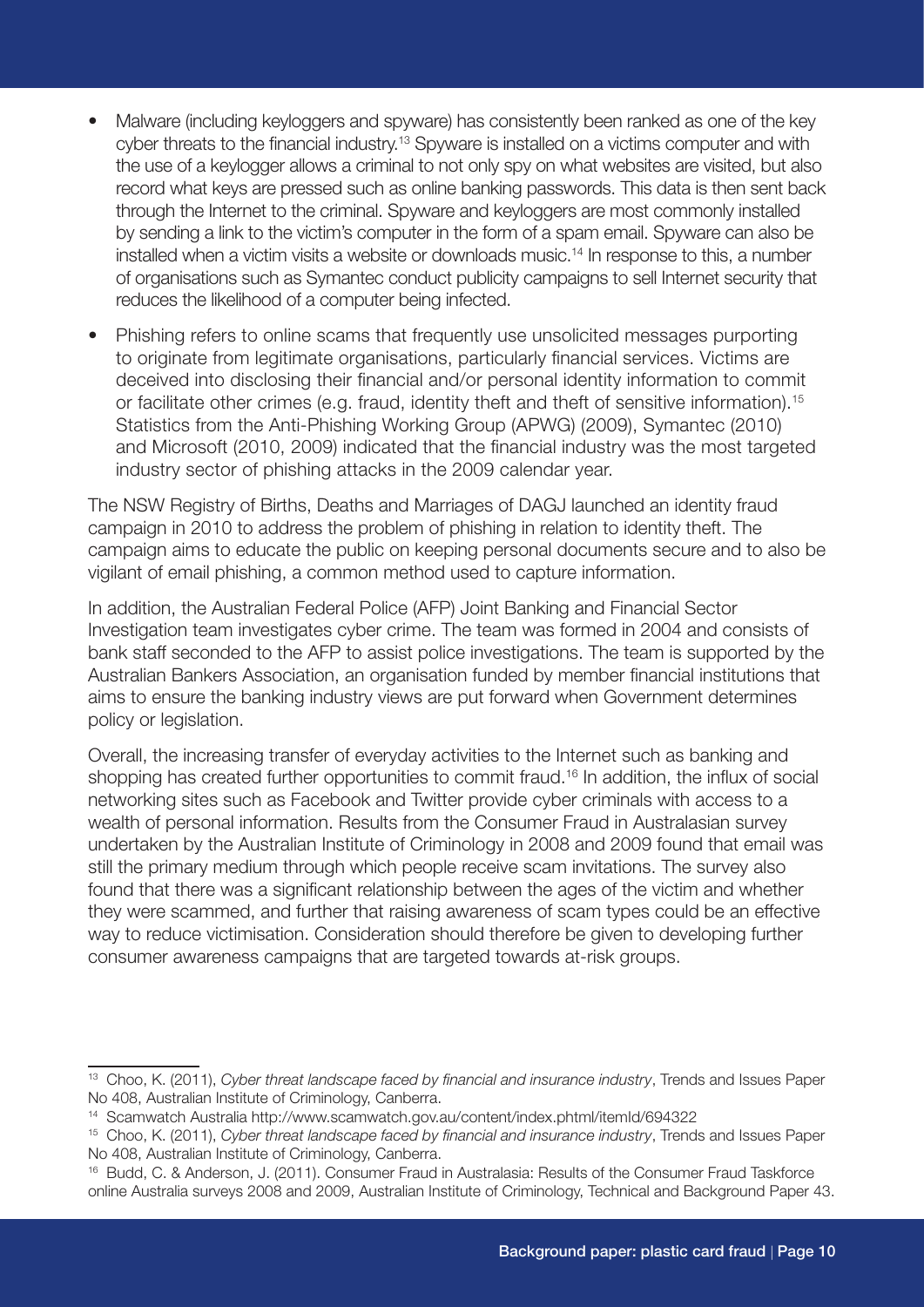#### Mobile phone devices

The increase in ownership of smart phones, coupled with the introduction of mobile banking applications and the use of mobile phone devices for contactless payments, has meant that more consumers are able to conduct financial transactions (including making payments) using their phone. The disadvantage, however, is that it provides another avenue for cyber criminals to obtain consumer's bank details.

In April this year, Symantec released the findings of its Internet Security Threat report, which found "attackers are exhibiting a notable shift in focus towards mobile devices",<sup>17</sup> and further cyber criminals are likely to develop even more threats targeting smart phones in the future. In the last year, Symantec released a product, Norton M*obile Security*, which provides consumers with anti-malware functionality for mobile phones as well as providing the ability to remotely lock or wipe a device in the case of theft or loss.

Therefore, as mobile phone handsets become more sophisticated, the issue of theft will become more important as handsets contain more and more sensitive information. In the UK, in response to Government and law enforcement concerns around a possible crime spike from the introduction of contactless payments on mobile phones, the UK Cards Association and mobile phone industry have together developed a preliminary list of best practice guidelines for their respective industries. Given card fraud trends here tend to mirror international markets, it would seem that Australia is in a prime position to also develop industry guidelines in preparation for contactless payment using mobile phones.

#### Automatic teller machines

Some of the common ways ATMs are targeted include:

- Lebanese loop is where a device is inserted into an ATM's card slot, which retains the card inside the cash machine. The victim is then tricked into re-entering their PIN while the criminal watches. After the cardholder gives up and leaves, the criminal removes the device, with the card, and withdraws cash.
- Skimming consists of two components. The first part is the skimmer itself, a card reader placed over the ATM's real card slot. When consumers pass their card through the counterfeit reader, it scans and stores all of the information on the magnetic strip. Secondly, cameras – hidden or near the ATMs are positioned to get a clear view of the keypad and record all of the ATM's PIN action. Or another method used to capture PIN numbers is the use of a fake keypad in lieu of a camera where skimming keypads are designed to mimic the keypad's design. Upon gaining these details, 'skimmers' will either use the detail to make a counterfeit card which can then be used either in Australia or overseas, make withdrawals from the bank account at other locations or use the details to make purchases in retail outlets or over the internet.
- Cash Trapping is similar to the Lebanese Loop, however, instead of capturing a card, a device is slipped into the cash dispenser, which prevents cash from being withdrawn. After the cardholder leaves, the thief removes the device and steals the cash.

<sup>&</sup>lt;sup>17</sup> Symantec Internet Security Threat Report, Volume 16.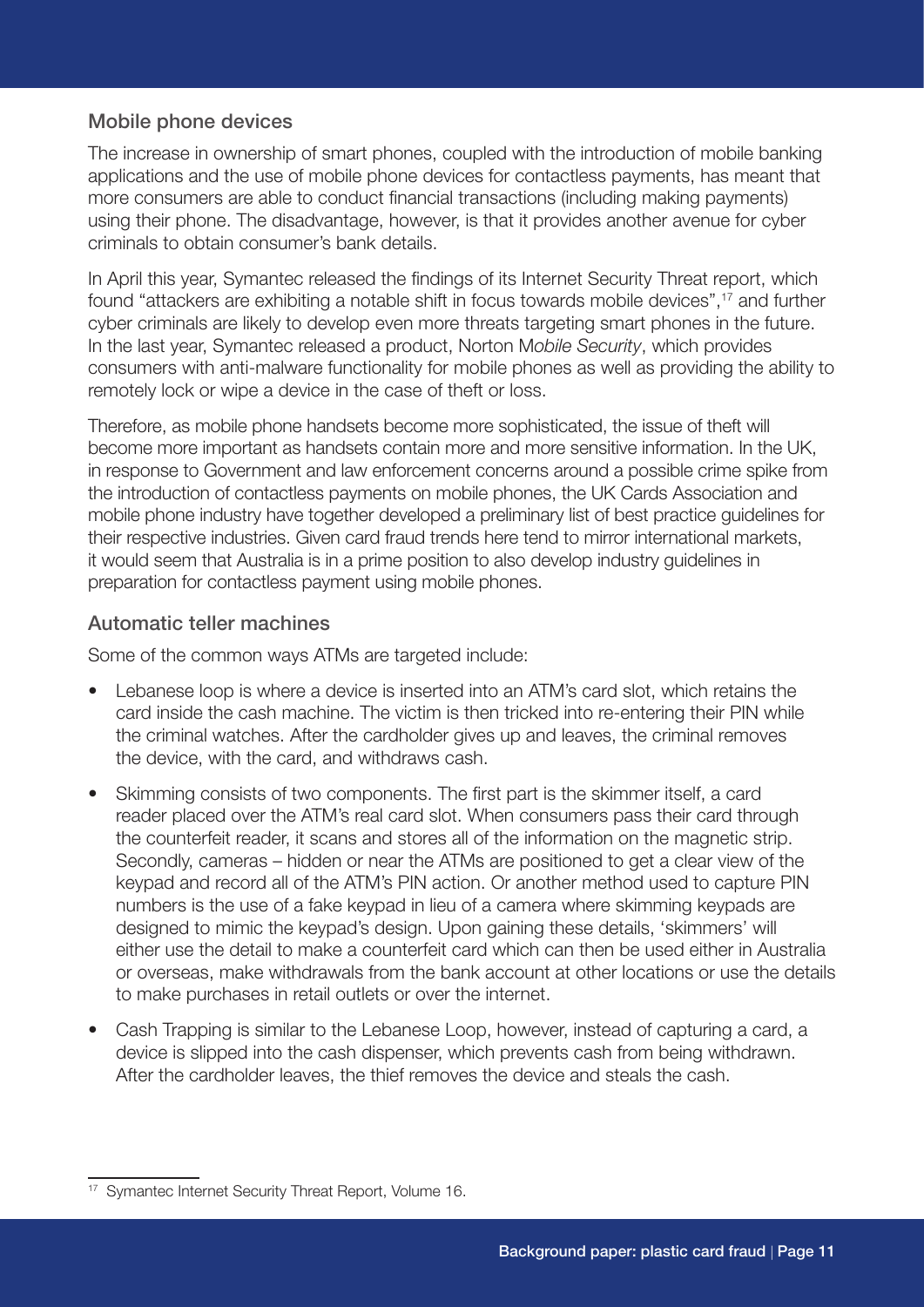• Shoulder surfing refers to when criminals watch the cardholder entering the PIN, then steal the card using distraction techniques or pick pocketing, before using the stolencard and genuine PIN.

Anecdotal information from the NSW Fraud Squad suggests that in relation to ATMs, machine focused fraud such as skimming is the most common method for criminals to illegally obtain card details in Australia. It would be valuable to find out whether other forms of fraud such as cash trapping which have been prevalent in England, Scotland and Ireland are also expected to occur in Australia, lending further support for a fraud information-sharing and reporting service. Further information regarding the security of ATMs is discussed in Section 5.

#### EFTPOS crime

#### EFTPOS devices

For EFTPOS skimming to occur, criminal's capture an individual's card details and PIN by either stealing a terminal, making changes to it and putting it back or replacing a genuine EFTPOS device with a tampered device which looks and works like a normal EFTPOS device.

In response to a series of skimming attacks on EFTPOS devices in Australia in 2009, APCA designed and developed an education campaign for merchants with the support of the Australian Crime Commission and Australian Federal Police. The initiative, Safeguard Against Skimming consisted of a training video and brochure and advised merchants on how skimming occurs and how they can detect and prevent EFTPOS fraud on their premises.18 It would be valuable to find out whether the campaign has been effective in contributing to the reduction in the value of skimming transactions in the last financial year, as previously shown in Table 4.

#### EFTPOS security

EFTPOS Payments Australia Limited (EPAL) maintains the standards for EFTPOS devices in Australia. The standards provide a set of rules for the technical, operational and security requirements of EFTPOS devices. Currently all EFTPOS devices are approved by APCA, however, it is not known whether or how the standards are enforced. Further, these standards do not relate to the physical security (i.e. environmental considerations) of the device.

As mentioned previously, a retail focused education initiative to reduce EFTPOS fraud was rolled out in 2010 as a joint initiative between the banking industry and Police. It would appear that a coordinated approach between the banking industry, law enforcement and merchants is a significant step in the right direction to addressing what is considered to be a growing problem. Further, it would appear that identifying which retailers, when and how they are targeted would be essential when developing crime prevention strategies.

<sup>18</sup> A copy of the brochure can be found here http://www.apca.com.au/merchanteducation2011//PublicME\_ SkimmingBrochure.pdf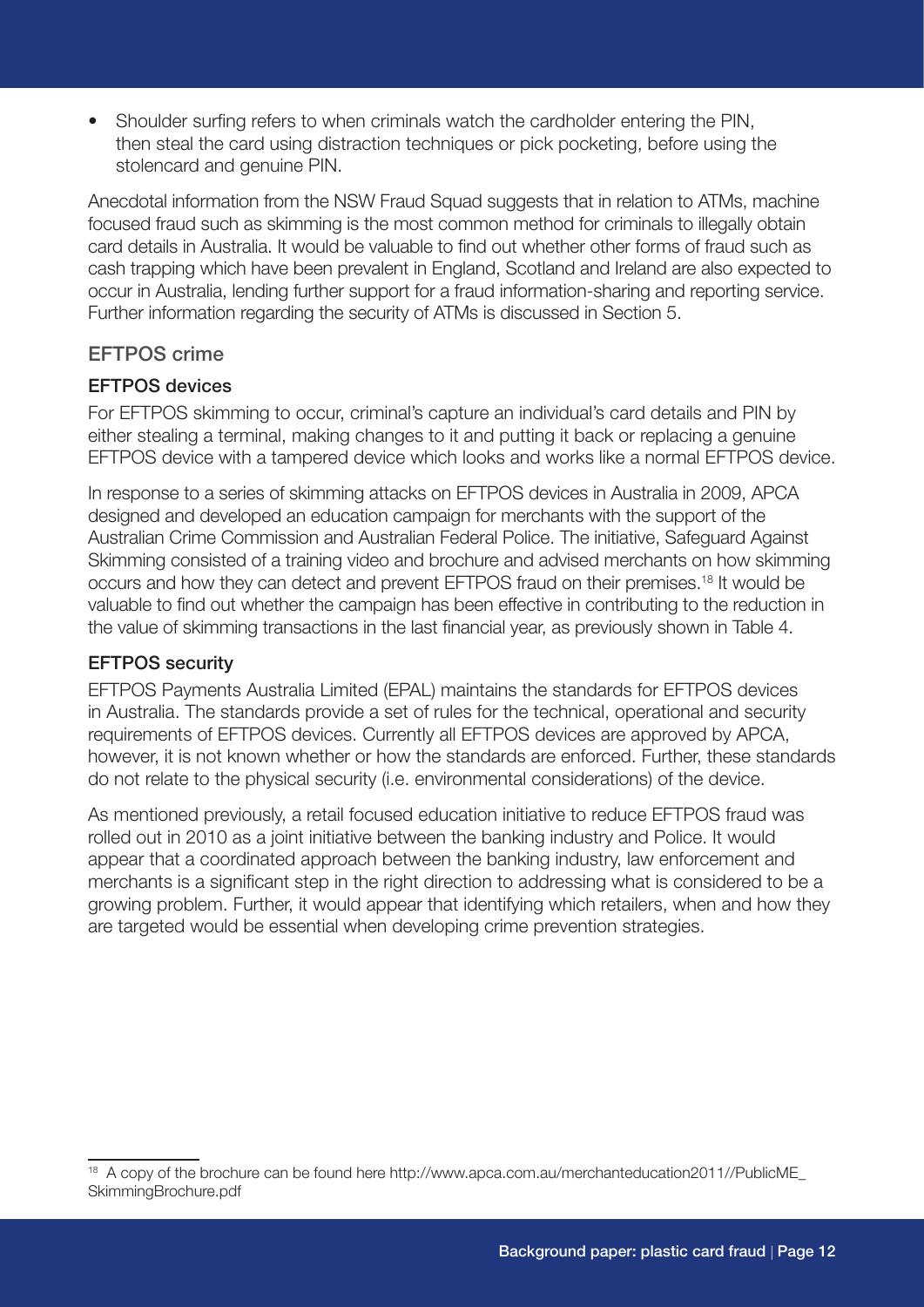# 6. Automatic teller machine security

Frauds attacks on ATMs are a worldwide problem. ATM fraud is growing because it produces cash and is considered to be fairly low risk relative to other crimes.19 The necessary equipment for criminal activity is inexpensive, readily available and expendable. ATM fraud also lends itself to organised crime. The fraud is repeatable, profitable and does not appear likely to end. The example below presented by Diebold, one of the main manufactures of ATMs in Australia, highlights the increasing global nature of ATM fraud.

In 2006, Russian police arrested a group of criminals accused of stealing at least \$500,000 from US bank accounts in a cross border ATM scam. The gang obtained stolen account information and PINs from organised crime groups in the US, Canada, and France to make fraudulent cash withdrawals at ATMs in Moscow. The funds were stolen from the accounts of US citizens who had never been to Russia.20

According to APCA, the number of ATMs in Australia is at an all-time high, with 28,764 recorded in June 2010. It is understood that there are approximately seven manufactures that supply ATMs to Australia. The requirements for ATM machines supplied in Australia are discussed in detail in the following section.

#### Minimum standards for ATMs

The minimum requirements for ATMs in Australia are set locally by APCA and globally according to the Payment Card Industry (PCI) standards. These standards relate mostly to the hardware and software of the ATM machines, as opposed to physical ATM security.

#### APCA standards

In the year 2000, the Australian Payments Clearing Association established the Consumer Electronic Clearing System (CECS), which primarily involves setting minimum standards in relation to the physical and logical (software) security of ATM terminals and EFTPOS devices.<sup>21</sup> APCA provides a list of approved devices, however, note that due to continual review, devices on the list may not longer be compliant or may not be compliant in the future.

APCA advised anecdotally that while they recommend the same security on all ATM terminals and EFTPOS devices, the actual implementation of security by manufactures is generally different. Information obtained anecdotally from a consultant in payment security confirmed this and suggested that while ATMs and EFTPOS manufactures are in theory required to comply with APCA's standards, there is no actual enforcement of these requirements. Noteworthy is that membership to APCA is voluntary, and therefore it is not known whether all of the manufactures of terminals are members of APCA, and further whether they are aware of the standards and subsequently compliant.

<sup>19</sup> Diebold. (n.d) *White Paper: ATM Fraud and Security*. Retrieved 5 April 2011, from http://www.diebold.com/ atmsecurity/files/DBD\_ATMFraud\_WP.pdf

<sup>20</sup> ibid.

<sup>&</sup>lt;sup>21</sup> The CECE manual which outlines the standards can be found at http://www.apca.com.au/Public/apca01 live.nsf/ResourceLookup/CECS\_Manual.pdf/\$File/CECS\_Manual.pdf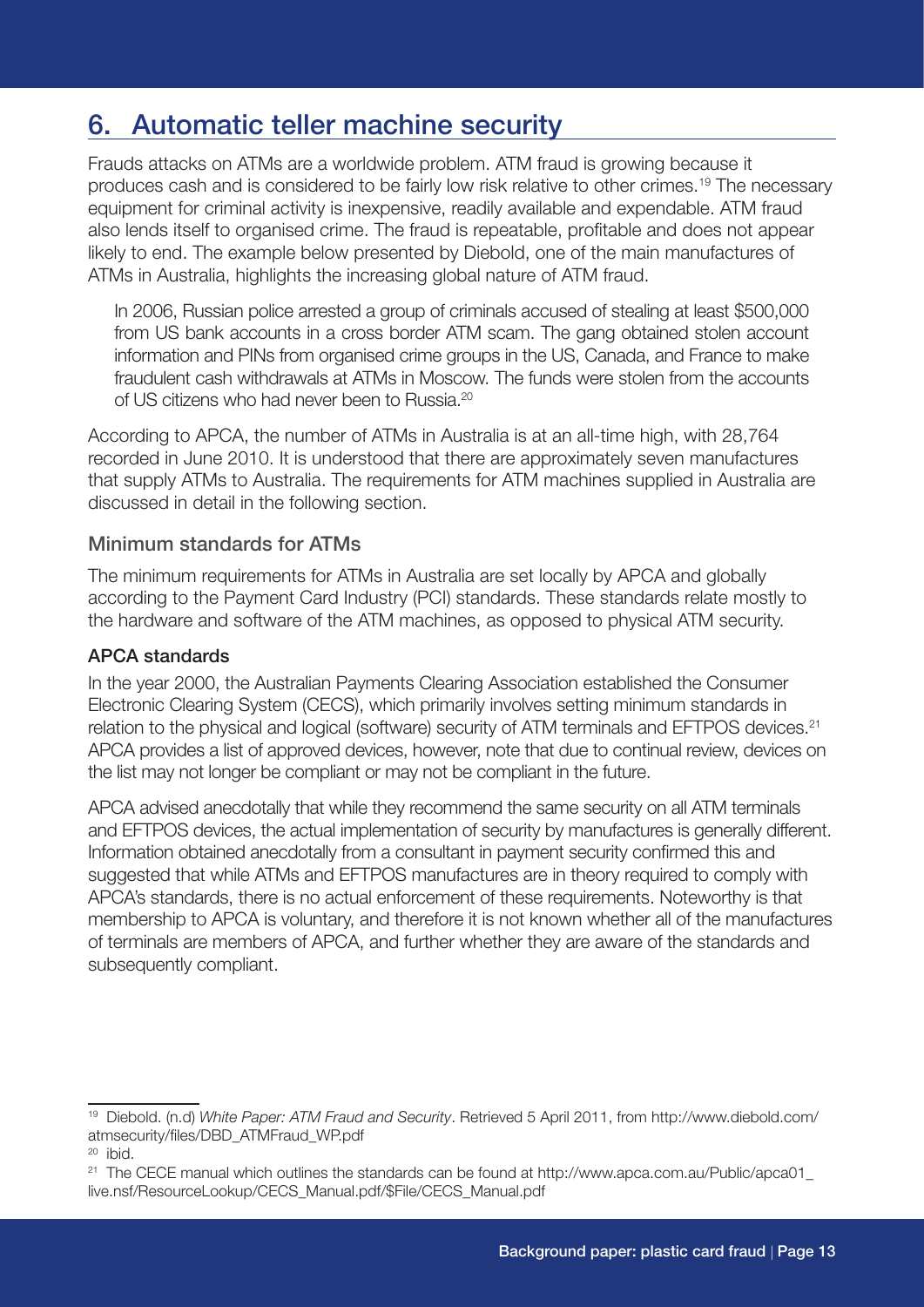#### PCI standards

The PCI Security Standards are technical and operational requirements set by the Payment Cards Industry Security Standards Council to protect credit card data. Broadly PCI standards globally govern all merchants and organisations that store, process or transmit credit card data. There are also specific requirements for software developers and manufactures of devices used in the transaction process. In the context of ATM terminals and EFTPOS devices, PCI standards currently relate only to the software and the keyboard of the machine, with no considerations for the design or physical security such as environmental aspects, lighting, etc.

Compliance with the PCI security standards is enforced by the major payment brands who established the Council; American Express, Discover Financial Services, JCB International, Mastercard Worldwide and Visa Inc. Therefore while the PCI Security Standards Council sets the standards for PCI security, each payment card brand has its own program for compliance. For example, Visa advises that if a member does not comply with the security standards or fails to rectify a security issue, they may receive a fine.

#### ATM physical security

There are several types of ATM security ranging from digital and physical security to maintaining the integrity of a transaction, how the device operates and finally customer identity and safety. Global organisations such as the ATM Industry Association and the UK ATM Security Working Group have developed best practice guidelines that discuss the mitigation of skimming and other crimes, and also consider environmental factors such as risk assessments, site selection, lighting, etc, however, similar to standards relating to the software and hardware of machines, they are not enforceable.

Globally ATM manufactures have implemented a range of technologies to deter criminals. These include, closed circuit television video (CCTV) surveillance, remote monitoring, PIN pad shields to obscure data entry, encrypted PIN pads, changes to the ergonomic design of the ATM to prevent shoulder-surfing, consumer awareness mirrors, consumer education and a variety of methods to prevent card skimming as listed below:

- jittering a process that controls and varies the speed of movement of a card as it is swiped through the card reader, making it difficult to read the card data
- alert systems systems that monitor routine patterns of withdrawal and notify operators or financial institutions in the event of suspicious activity
- chip-based cards these cards house data on microchips instead of magnetic stripes, making data more difficult to steal and cards more difficult to reproduce
- foreign object detection this type of technology can alert owners, operators, or law enforcement in the event that a skimming device is added on the fascia of an ATM.<sup>22</sup>

Information obtained from Diebold, one of the main suppliers of ATMs in Australia, indicates that the market for the manufacture and supply of ATM terminals is categorised as either high-end or low-end. High-end machines are considered to have a higher investment in security and are generally used by the banks and areas with high traffic such as shopping

<sup>22</sup> Diebold. (n.d) *White Paper: ATM Fraud and Security*. Retrieved 5 April 2011, from http://www.diebold.com/ atmsecurity/files/DBD\_ATMFraud\_WP.pdf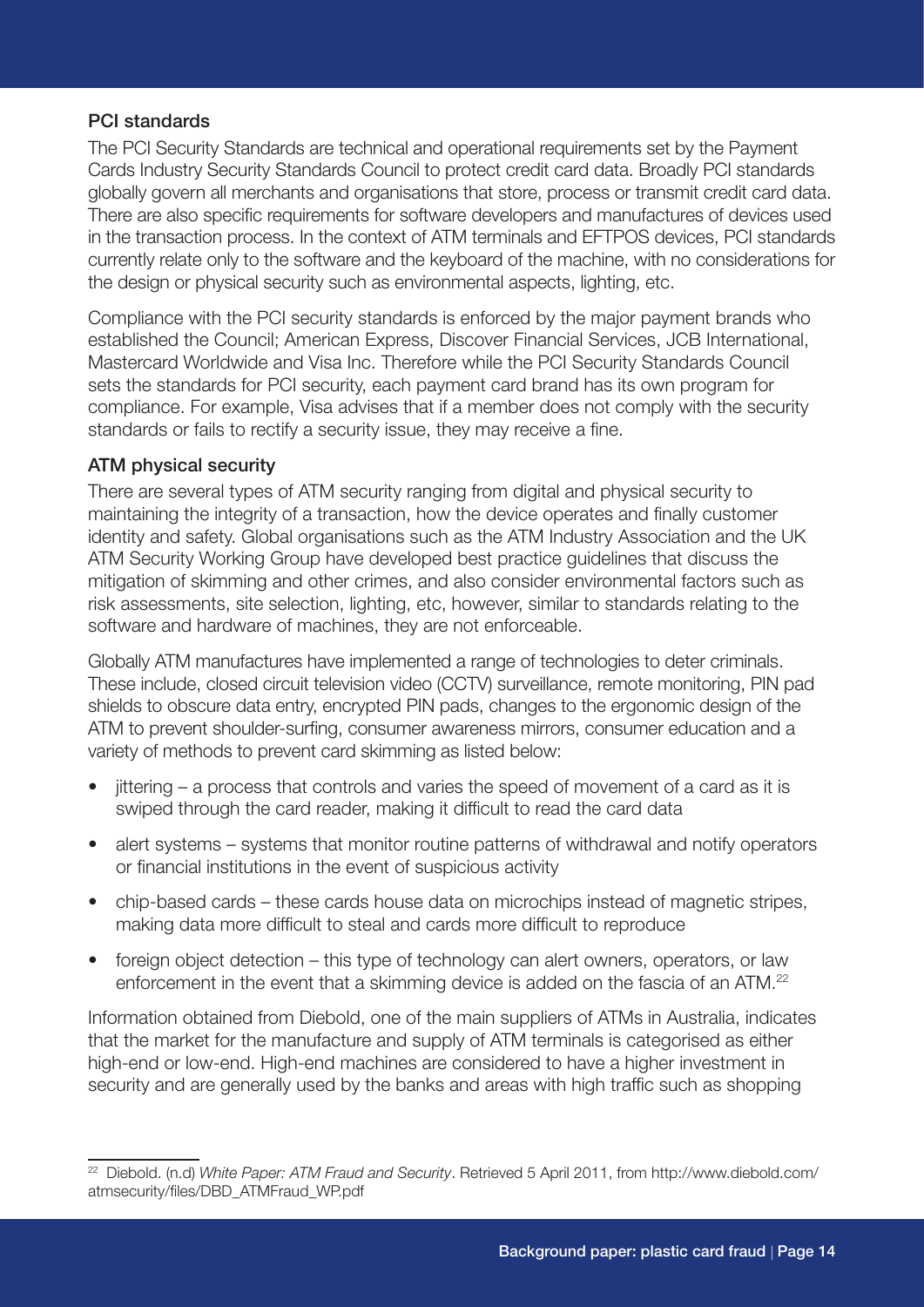centres, whereas the low-end machines can be seen in convenience stores and petrol stations. Currently, we are not aware of any data that identifies which of these terminals are targeted more frequently and how often security for terminals is upgraded.

The minimum standards for the manufacture and supply of ATMs in Australia are complex. While there are standards in place for the logical and physical security of ATMs they do not appear to be consistently enforced. Given the wide variety of ATMs, the unique characteristics of each installation and the crime considerations at each location, it is difficult to standardise effective prevention strategies. However, minimising losses, mitigating risks and maintaining consumer confidence in the ATM channel are logical priorities for financial institutions and others who deploy ATMs. Therefore, enforceable standards that regulate the manufacture and supply of ATMs should be considered as part of a multi-layered approach in card fraud prevention.

# 7. Offenders

Information regarding who commits card fraud is scant. This is likely to be due to the low level of detection and prosecution of offenders. Unlike 'traditional' crimes, where offenders and victims need to be at the same place and the same time, card fraud offenders can attack their victims on other continents and further they do not need to physically steal cards.

In the following discussion, card fraud offenders are separated into two categories; low-skilled and high-skilled offenders (i.e. those individuals involved in organised crime).

### Low-skilled offenders

The ease with which software used in skimming can be generated makes card fraud a lucrative business for opportunistic low skilled criminals. Offenders need only to download credit card generating software and obtain a device for skimming over the Internet. Further to this, criminals without strong technological skills can obtain ready-made malicious software packages online that will enable them to commit a range of offences. Research has found, however, that the skill 'entry' requirements are rising as more sophisticated technology is introduced by the financial sector.

### High-skilled offenders

According to the Australian Crime Commission, Australian and transnational organised crime groups are involved in card fraud. The groups may be involved in either skimming card data in Australia and withdrawing cash overseas, or skimming data overseas and withdrawing cash in Australia. Organised crime groups also recruit financially vulnerable individuals to participate in shopping holidays to Australia, using fraudulent or stolen credit cards. In addition, card fraud offenders have their own supply and demand in the underground economy for stolen credit card information.23 For example, Symantec estimates that credit card data can be bought for as little as \$0.07 to as much as \$100 per piece on the underground black market.

<sup>&</sup>lt;sup>23</sup> Wilson, S. (2008), Cardless Criminals: Card-Not-Present Fraud is Spiraling Out of Control, with Very Few Options for Stopping It, Online Banking Review, April/May, p 5.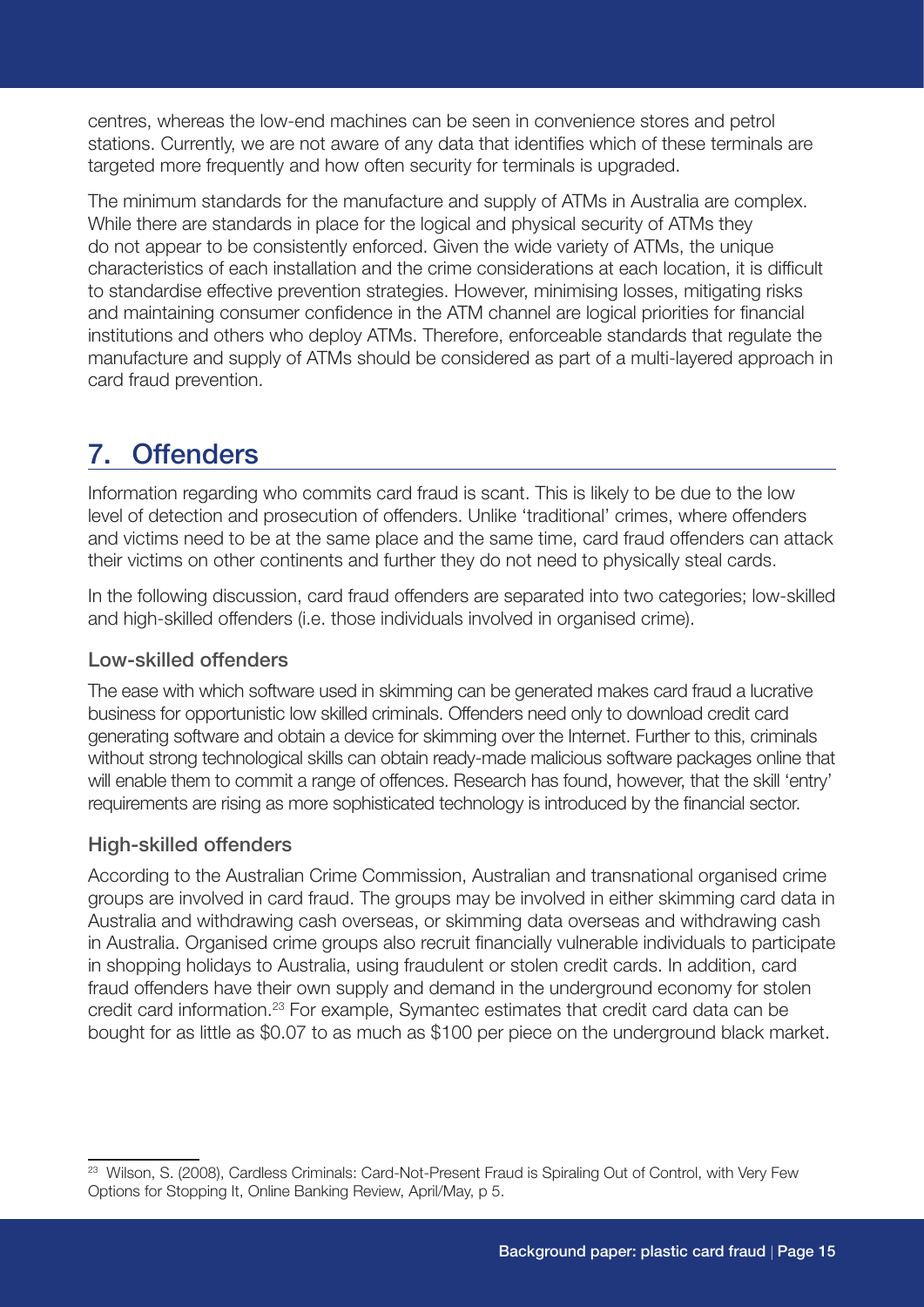Overall, card fraud appears to consist of a number of related activities with different modus operandi, knowledge and skill requirements. In relation to who commits card fraud, many studies on card fraud rely on the victim side for data information as part of the self-reporting mechanisms. Data in relation to fraudulent transactions on Australian-issued cards (as discussed previously in Section 3) indicates that the majority of card fraud occurs overseas, lending further support to the evidence that this crime is most likely committed by organised groups. Therefore perhaps another avenue is to interview the actual offenders who are committing these crimes to provide a better insight into this type of fraud.

# 8. International card fraud prevention

## United Kingdom (UK)

The UK Cards Association, the leading trade association for the cards industry in the UK reported total fraud losses on UK cards fell by 28 per cent between 2008 and 2009 and continued to fall in 2010. This is the first time that card fraud has decreased since 2006. The downward trend is thought to be due to ongoing initiatives by the banking industry such as better awareness by retailers about how to protect their chip and PIN equipment from criminal attacks,<sup>24</sup> greater signup to online fraud prevention initiatives such as MasterCard Secure Code and Verified by Visa by cardholders and retailers, improved industry sharing of fraud data and intelligence, increasing use of fraud detection tools by banks and retailers as well as the increasing roll-out of Chip and PIN abroad and on UK cards.

At an industry level, a number of units have been established in the UK to tackle plastic card fraud. The Financial Fraud Action Group UK is the name under which the financial services industry co-ordinates its activities on fraud prevention. It represents a united front against financial fraud and works in partnership with the UK Cards Association and other key stakeholders on industry initiatives to prevent fraud.

In 2002, the Dedicated Cheque and Plastic Crime Unit (DCPCU) was established as a special unit to tackle the organised gangs responsible for the majority of the UK's cheque and card fraud. The unit is sponsored by the banking industry.

Furthermore in 2008, a Fraud Intelligence Sharing System (FISS) was established to enable the banking industry to share information on all confirmed, attempted and suspected fraud in the UK. The system provides the banking industry with a secure and robust reporting mechanism, as part of their long-term fraud prevention strategy.

### Canada

According to the Royal Canadian Mounted Police, in 2008 counterfeit credit card use represented the largest category of credit card fraud with an estimated loss of approximately \$196 million. Studies suggest that as Europe commenced implementing chip and pin technology, criminals migrated to Canada to commit card fraud. As a result, card issuers have commenced rolling out chip and pin technology in Canada to reduce the opportunity for fraud. Card issuers such as Visa and MasterCard have set deadlines for the implementation of chip and pin and announced that following the deadlines, the liability for fraudulent transactions will shift to merchants that have not implemented the technology.

<sup>&</sup>lt;sup>24</sup> Information for retailers can be found at http://www.financialfraudaction.org.uk/Retail-Introduction.asp